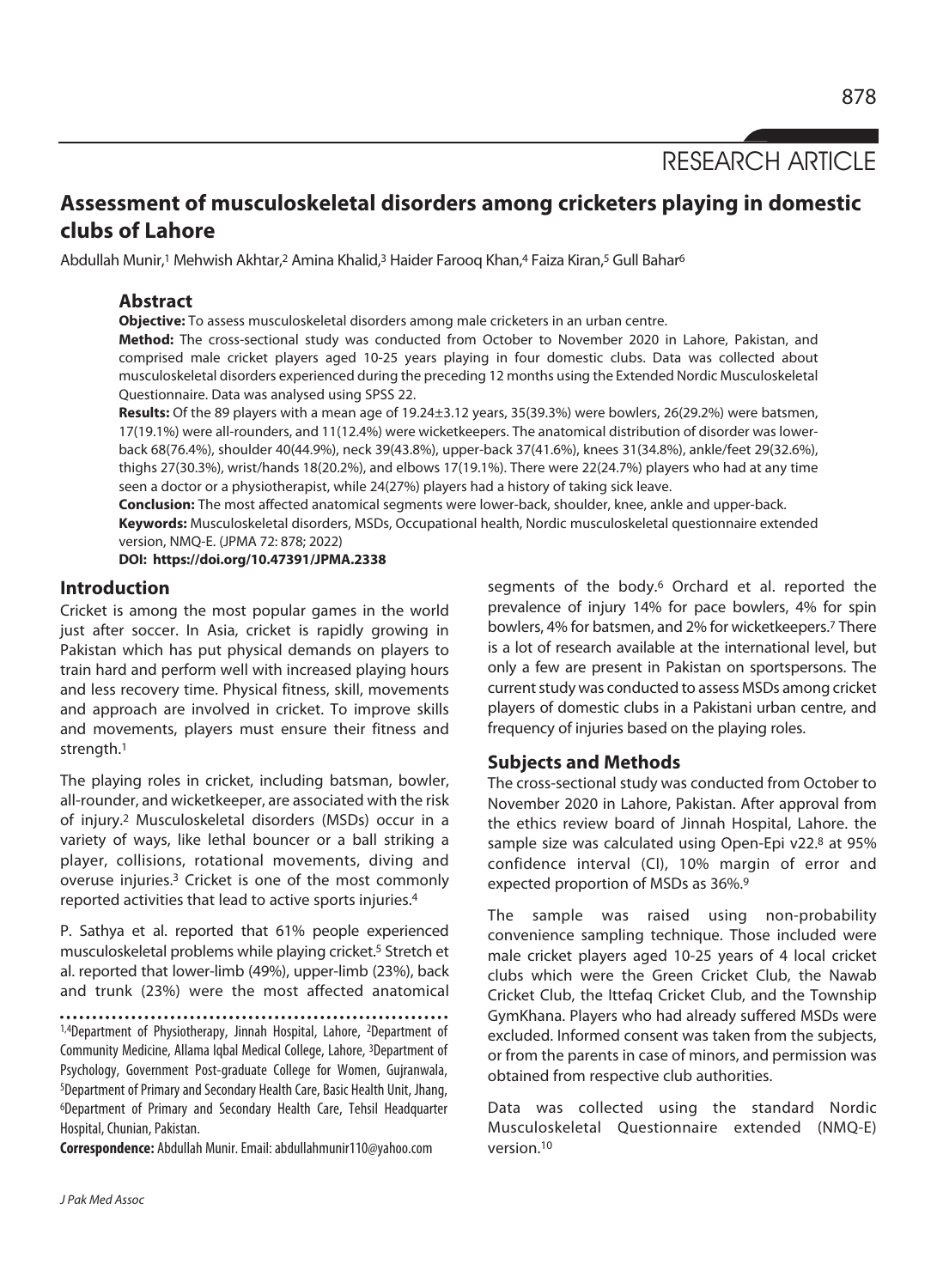Data were analysed using SPSS 24. BMI was calculated by using the criteria set for the Asian population by WHO i.e. whose cut-off value for normal BMI is  $\leq 23$  kg/m<sup>211</sup>. Frequency and percentages were calculated for qualitative variables, while mean and standard deviations were calculated for quantitative variables. Crosstabulation was done between risk factors and MSD as well as its impact, and chi-square test was applied keeping p< 0.05 as statistically significant.

# **Results**

Of the 89 players with a mean age of 19.24±3.12 years, 35(39.3%) were bowlers, 26(29.2%) were batsmen, 17(19.1%) were all-rounders, and 11(12.4%) were wicketkeepers. Overall, 61(68.5%) players had normal body mass index (BMI) and 50(56.2%) had experience of 6-10 years of playing cricket. Types of training included weight training 81(91%), agility 76(85.4%), skills 65(73%), core 49(55.1%), flexibility 42(47.2%) and aerobic 22(24.7%) (Table-1).

Cricket-related MSDs was seen in 85(95.5%) subjects. The anatomical distribution of the disorders was lower-back 68(76.4%), shoulder 40(44.9%), neck 39(43.8%), upperback 37(41.6%), knees 31(34.8%), ankle/feet 29(32.6%),



**Figure:** Anatomical distribution of musculoskeletal disorders (MSDs).

**Table-2:** Musculoskeletal disorder profile of the players (n=89).

Assessment of musculoskeletal disorders among cricketers playing in domestic clubs of Lahore

**Table-1:** Profile of the players (n=89).

| <b>Characteristics</b>                         | <b>Frequency</b> | <b>Percentages</b> |
|------------------------------------------------|------------------|--------------------|
| <b>Body Mass Index*</b>                        |                  |                    |
| Normal (BMI $\leq$ 23)                         | 61               | 68.5%              |
| Overweight (BMI > 23)                          | 28               | 31.5%              |
| <b>Player Roles</b>                            |                  |                    |
| batsman                                        | 26               | 29%                |
| bowler                                         | 35               | 39%                |
| allrounder                                     | 17               | 19%                |
| wicket keeper                                  | 11               | 13%                |
| <b>Players Experience/ Years</b>               |                  |                    |
| $1 - 5$                                        | 30               | 33%                |
| $6 - 10$                                       | 50               | 56%                |
| $11 - 15$                                      | 9                | 11%                |
| <b>Number of training sessions in a Day</b>    |                  |                    |
| Once                                           | 64               | 72%                |
| Twice                                          | 25               | 28%                |
| <b>Type of Training</b>                        |                  |                    |
| weight training                                | 81               | 91.0%              |
| aerobic                                        | 22               | 25%                |
| flexibility                                    | 42               | 47%                |
| agility                                        | 76               | 85%                |
| core stability                                 | 49               | 55%                |
| Skills training                                | 65               | 73%                |
| <b>Borg Scale (Rate of Perceived Exertion)</b> |                  |                    |
| $6 - 11$                                       | $\overline{2}$   | 2%                 |
| $12 - 14$                                      | 11               | 13%                |
| $14 - 16$                                      | 67               | 75%                |
| $17 - 20$                                      | 9                | 10%                |

 $*$ According to the criteria set for the Asian population by W.H.O.<sup>11</sup>

thighs 27(30.3%), wrist/hands 18(20.2%), and elbows 17(19.1%) (Figure).

There were 22(24.7%) players who had at any time seen a doctor or a physiotherapist, while 24(27%) players had a history of taking sick leave from work due to trouble during training (Table-2). Only 1(1.1%) player had been hospitalised due to a serious problem and had to quit playing cricket actively due to the trouble he had faced in

| Musculoskeletal Issue Impact                                                | Yes              |            | No               |            |
|-----------------------------------------------------------------------------|------------------|------------|------------------|------------|
|                                                                             | <b>Frequency</b> | Percentage | <b>Frequency</b> | Percentage |
| Have you ever been hospitalized because of trouble?                         |                  | 1%         | 88               | 99%        |
| Have you ever had to change job due to this trouble?                        |                  | $1\%$      | 88               | 99%        |
| Have you ever had trouble during the last 12 months?                        | 40               | 45%        | 49               | 55%        |
| Have you ever had trouble during the last month (4 weeks)?                  |                  | 2%         | 87               | 98%        |
| Have you ever had trouble (ache, pain, discomfort) today?                   |                  | 6%         | 84               | 94%        |
| During last 12 months have you been prevented at any time from doing work?  |                  | 7%         | 83               | 93%        |
| During last 12 months have you at any time seen Dr, physio or chiropractor? | 22               | 25%        | 67               | 75%        |
| During last 12 months have you taken medication just due to this trouble?   | 22               | 25%        | 67               | 75%        |
| During last 12 months have you taken sick leave from work due to trouble?   | 24               | 27%        | 65               | 73%        |
| Have you ever had trouble (ache, pain, and discomfort) today?               |                  | 6%         | 84               | 94%        |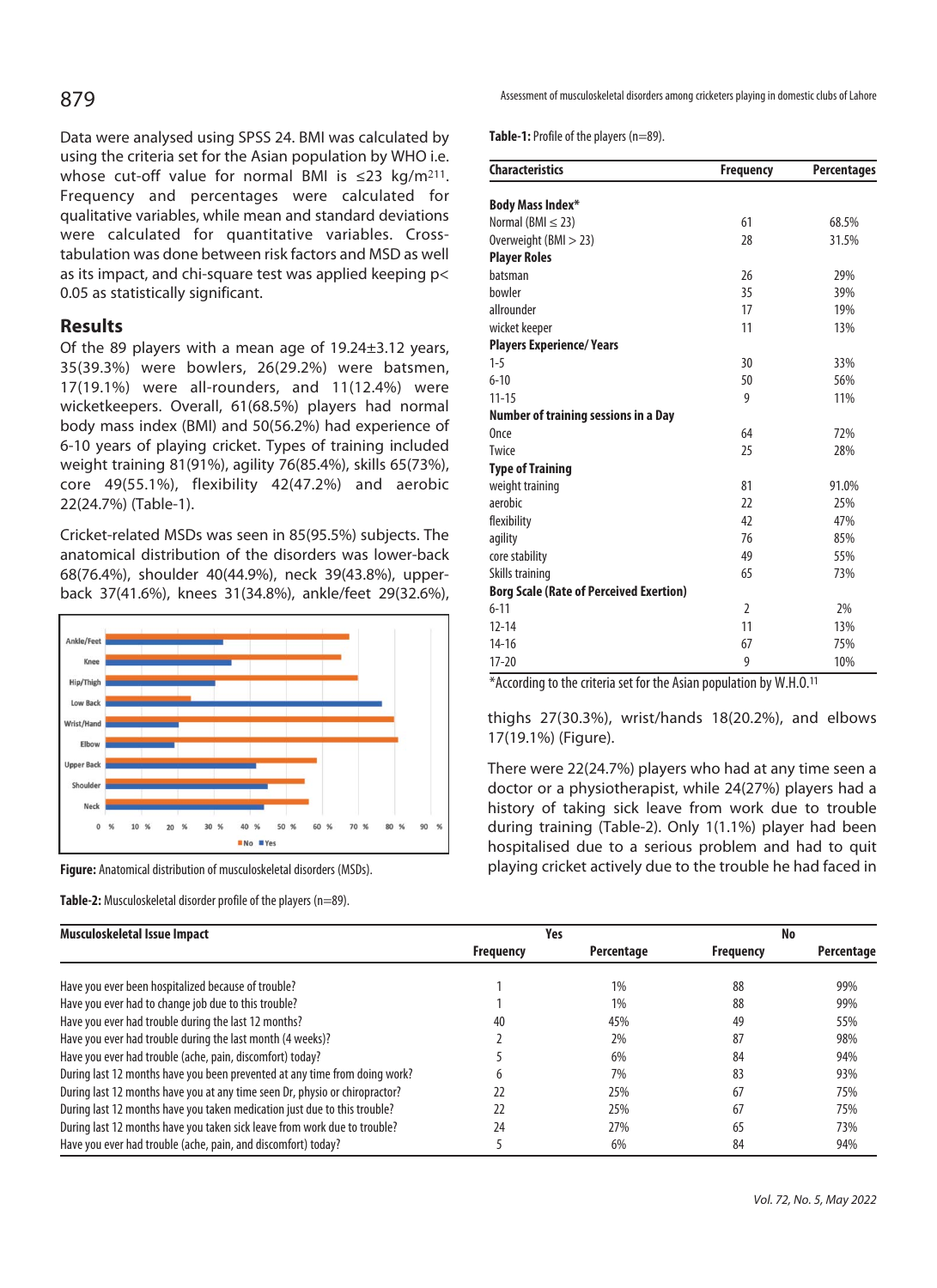Table-3: Factors related to the impact of musculoskeletal disorder (MSD). (n=89).

| <b>Characteristics</b>           |                                              | Complain of musculoskeletal trouble or pain during last 4 months |                          | Chi-square value            |  |
|----------------------------------|----------------------------------------------|------------------------------------------------------------------|--------------------------|-----------------------------|--|
|                                  |                                              | Yes $n$ (%)                                                      | No n (%)                 | (P value)                   |  |
| Body mass index (BMI)            | Normal (BMI <23)<br>Overweight<br>(BMI > 23) | $0(0\%)$<br>2(100%)                                              | 61 (70.1%)<br>26 (29.9%) | $X^2 = 0.11$<br>$P = 0.09*$ |  |
| <b>Type of Training</b>          |                                              | Complain of musculoskeletal trouble or pain during last 4 months |                          |                             |  |
|                                  |                                              | Yes $n$ $%$                                                      | No n (%)                 |                             |  |
| Weight training                  | Yes                                          | 1(50%)                                                           | 80(91.9%)                | $x^2 = 4.21$                |  |
|                                  | No                                           | 1(50%)                                                           | $7(8.1\%)$               | $P = 0.173*$                |  |
| Aerobics                         | Yes                                          | 1(50%)                                                           | 21(24.1%)                | $x^2 = 0.70$                |  |
|                                  | N <sub>o</sub>                               | 1(50%)                                                           | 66(75.9%)                | $P = 0.40*$                 |  |
| Flexibility                      | Yes                                          | $0(0\%)$                                                         | 42(48.2%)                | $x^2 = 1.91$                |  |
|                                  | No                                           | 2(100%)                                                          | 45(51.8%)                | $P = 0.38*$                 |  |
| Agility                          | Yes                                          | $1(50\%)$                                                        | 75(86.2%)                | $x^2 = 2.05$                |  |
|                                  | No                                           | 1(50%)                                                           | 12(13.8%)                | $P = 0.15*$                 |  |
| Core stability                   | Yes                                          | $0(0\%)$                                                         | 49(56.3%)                | $x^2 = 2.50$                |  |
|                                  | No                                           | 2(100%)                                                          | 38(47.7%)                | $P = 0.11*$                 |  |
| Skills training                  | Yes                                          | $0(0\%)$                                                         | 65(74.7%)                | $x^2 = 5.54$                |  |
|                                  | No                                           | $2(100\%)$                                                       | 22(25.3%)                | $P = 0.07*$                 |  |
| <b>Position In Cricket Match</b> |                                              | Have you ever had sick leave due to musculoskeletal trouble?     |                          |                             |  |
|                                  |                                              | Yes $n$ $%$                                                      | No n (%)                 |                             |  |
| Batsman                          |                                              | 5(20.8%)                                                         | 21 (32.3%)               | $x^2 = 2.78$                |  |
| Wicket keeper                    |                                              | 5 (20.8%)                                                        | $6(9.2\%)$               | $P = 0.43$                  |  |
| bowler                           |                                              | 9 (37.6%)                                                        | 26 (40%)                 |                             |  |
| All rounder                      |                                              | 5(20.8%)                                                         | 12 (18.5%)               |                             |  |
| <b>Position In Cricket Match</b> |                                              | The Player had seen a doctor, physiotherapist, or chiropractor.  |                          |                             |  |
|                                  |                                              | Yes n (%)                                                        | No n (%)                 |                             |  |
| <b>Batsman</b>                   |                                              | 6(27.3%)                                                         | 20 (29.9%)               | $X^2 = 3.86$                |  |
| Bowler                           |                                              | 6(27.3%)                                                         | 29 (43.2%)               | $p=0.28$                    |  |
| All-rounder                      |                                              | 5 (22.7%)                                                        | 12 (17.9%)               |                             |  |
| Wicket keeper                    |                                              | 5 (22.7%)                                                        | 6 (9%)                   |                             |  |

#### the field.

The difference in history of MSD among players with normal BMI and those who were overweight was not significant (p=0.21). Type of training and role of the player also showed no significant relationship with MSD (p>0.05) (Table-3).

## **Discussion**

Among the 89 cricketers age 10-25 years surveyed, 85(95.5%) had experienced MSD during the preceding 12 months. Even though there was no significant difference in terms of the role of a player on the field in the current study, a study mentioned that biomechanically, the bowling activity applies a huge measure of power onto the spine, which causes injury.12 A study in South Africa reported injuries among bowlers (39.3%%) to be higher than any other position.13 Injuries to lower anatomical segments are a consequence of exposure to uneven ground, improper shoe-fitting, faulty follow-up technique during bowling and running between the wickets.13

International studies reported that a high level of lowerback problems was a consequence of the repeated movement of the lumbar segment before the ball release while bowling, and pulling the ball offside during batting.13-16 Boob Woolmer found that knee pain was experienced often by batsmen and wicketkeepers because of the improper repeated uncontrolled movements that overexert during forward and backward propulsions which increase pressure and tension on peri-articular structures during patellar retraction and knee extension.17